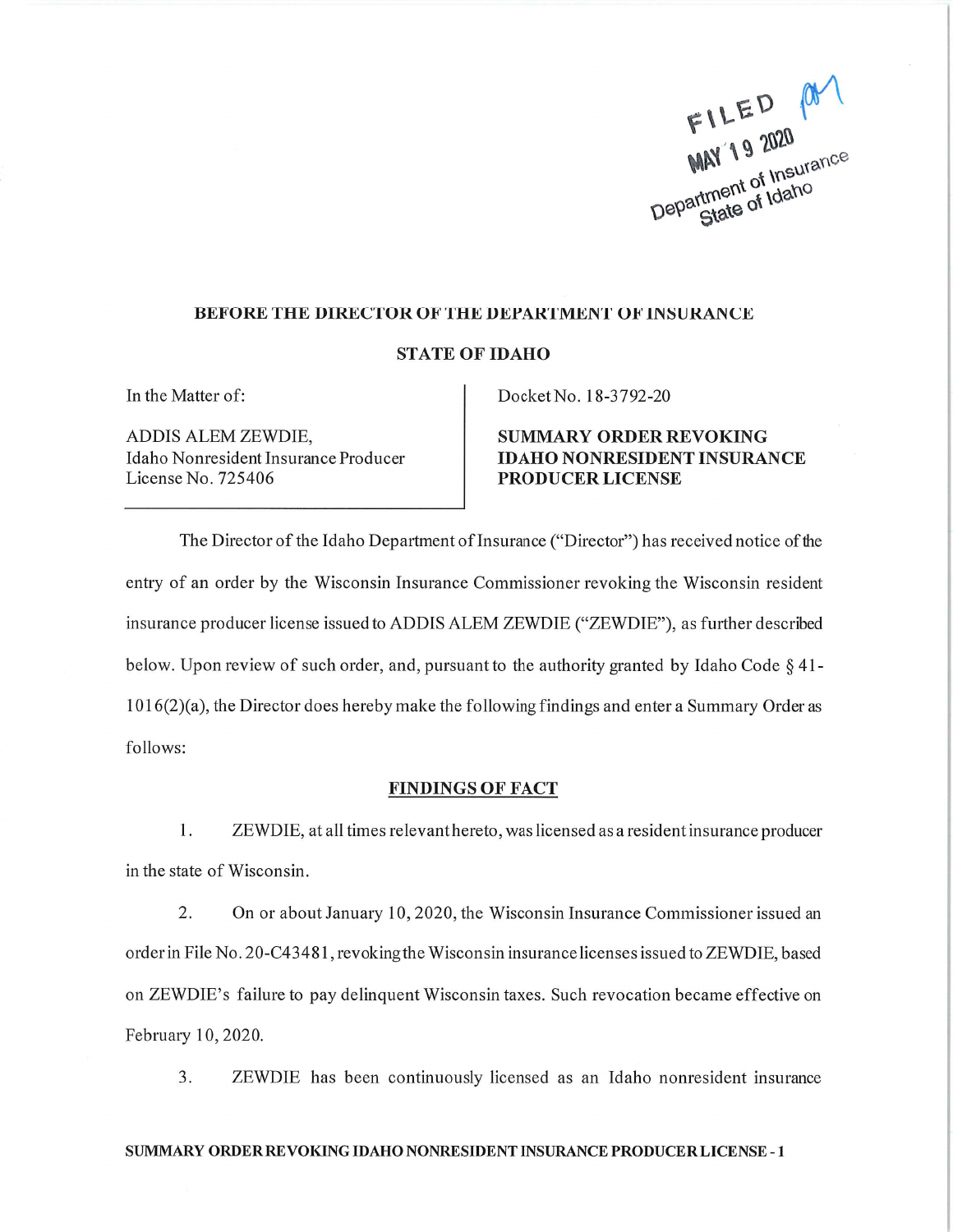producer, holding license number 725406 from the date of the initial issuance of such license on June 5, 2019, to the present date.

### **CONCLUSIONS OF LAW**

 $\overline{4}$ . Idaho Code § 41-1016(2)(a) provides that the Director shall, without hearing, suspend for not more than twelve (12) months, or shall revoke or refuse to continue any insurance producer license issued under title 41, chapter 10, Idaho Code, where the Director has received a final order of suspension, revocation or refusal to continue issued by the insurance regulatory official or court of jurisdiction of the licensee's home state. Based on the foregoing, the Director finds that the circumstances set forth above justify the revocation of ZEWDIE's Idaho nonresident insurance producer license, pursuant to Idaho Code  $\S$  41-1016(2)(a).

## **ORDER**

NOW, THEREFORE, IT IS HEREBY ORDERED that Idaho Nonresident Insurance Producer License No. 725406 issued to ZEWDIE is hereby REVOKED effective immediately.

IT IS FURTHER ORDERED, pursuant to Idaho Code § 41-1027(1), that ZEWDIE shall immediately return Idaho Nonresident Insurance Producer License No. 725406 to the Idaho Department of Insurance at the following address: 700 West State Street, P.O. Box 83720, Boise, Idaho, 83720-0043.

DATED this  $\vert 8 \vert$  day of May, 2020.

**STATE OF IDAHO** DEPARTMENT OF INSURANCE

Juvevor

**DEAN L. CAMERON** Director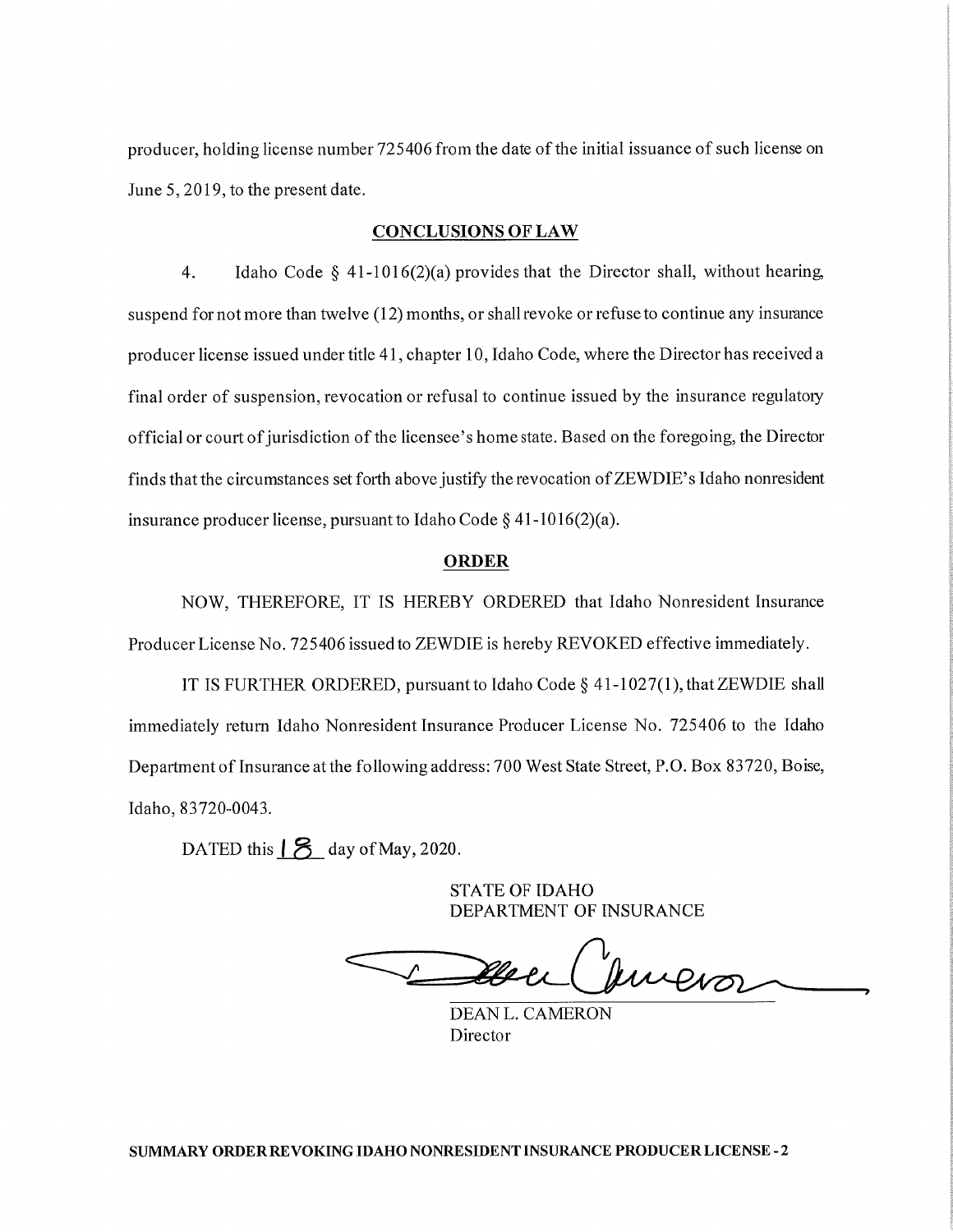## NOTIFICATION REGARDING REPORTABLE PROCEEDINGS

This is considered a reportable administrative proceeding. As such, it is a public record and is public information that may be disclosed to other states and reported to companies by which you are actively appointed. This information will be reported to the National Association of Insurance Commissioners (NAIC) and will appear in the Idaho Department of Insurance's online searchable database. Be aware that this proceeding must be disclosed on any license application and must be reported to any and all states in which you hold an insurance license.

## **NOTIFICATION OF RIGHTS**

This is a final order of the agency. Any party may file a motion for reconsideration of this final order within fourteen (14) days of the service date of this order. The agency will dispose of the motion for reconsideration within twenty-one (21) days of its receipt, or the motion will be considered denied by operation of law. See Idaho Code  $\S 67-5246(4)$ .

Any such motion for reconsideration shall be served on the Director of the Idaho Department of Insurance, addressed as follows:

Dean L. Cameron, Director Idaho Department of Insurance 700 W. State Street, 3rd Floor P.O. Box 83720 Boise, ID 83720-0043

Pursuant to Idaho Code §§ 67-5270 and 67-5272, any party aggrieved by this final order or orders previously issued in this case may file a petition for judicial review in the district court of the county in which:

- i. A hearing was held;
- ii. The final agency action was taken;